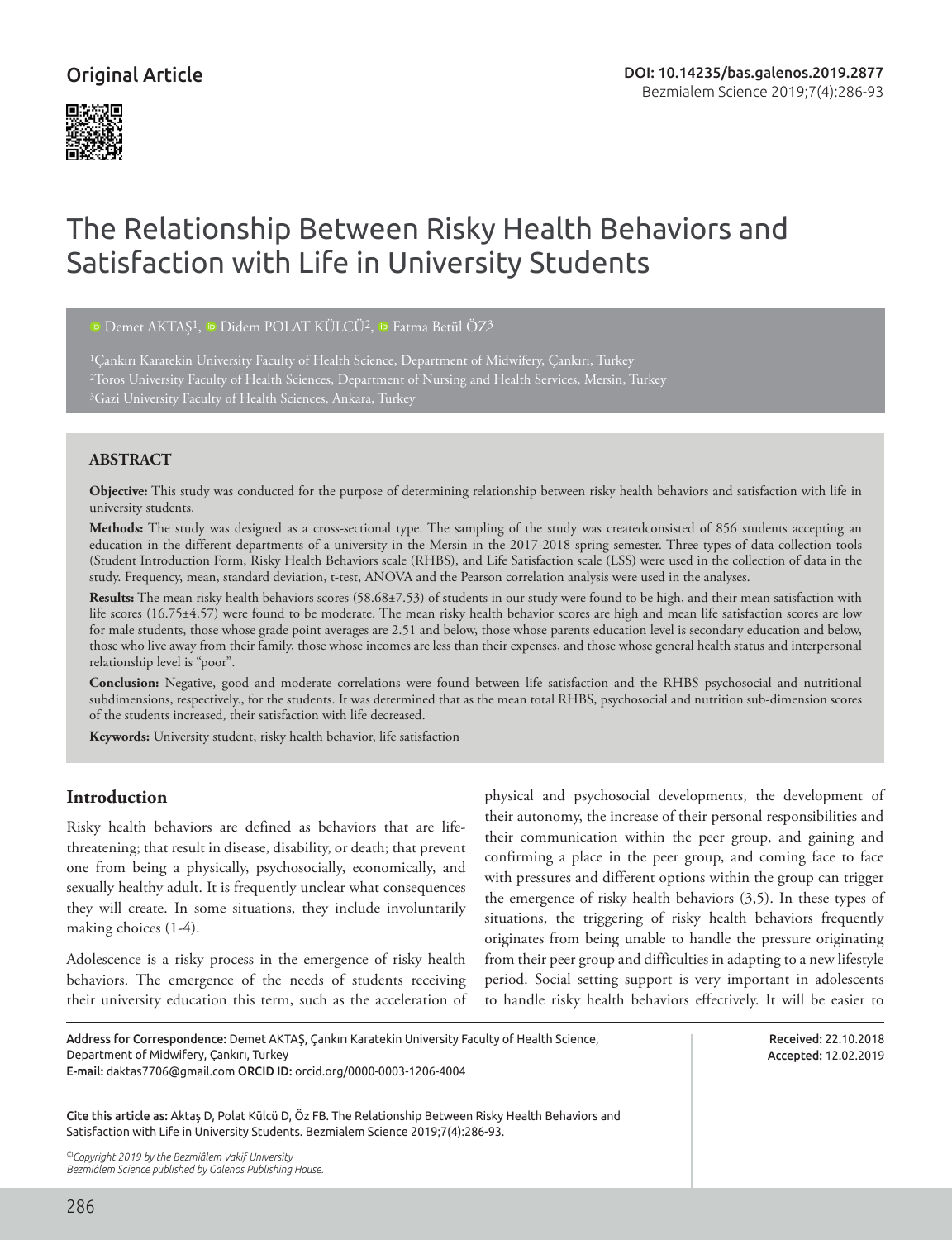deal with risky health behaviors in a social environment (e.g. family/friends) that supports the cognitive and psychological development of adolescents, that is a positive role model in behaviors aimed at the development of health, and in which health education is valued (5,6).

Some risky health behaviors gained in adolescence can result in disease, disability, labor loss, economic loss, and death (3,4). Previous studies have determined that the risky health behaviors gained in the adolescence lead to cancer, cardiovascular diseases, cirrhosis, and substance abuse in adulthood (6,7).

Risky health behaviors in university-aged adolescents show variation. These types of behaviors can be sorted as aggressiveness, tendency towards fighting, substance use, burglary, school absence, unprotected sexual relations, unbalanced nutritional habits, and inactivity (2,8,9). Viener et al. (10) reported in their study that 51.2% of college students smoke cigarettes, drink alcohol, and engage in risky sexual behaviors. Mahallik et al. (11) determined in the study they conducted that the rate of risky sexual behaviors in males in the 20-year-old age group increased significantly (11). It is reported in the literature that the average risky health behavior scores of adolescents are high (2,9). It was determined that the highest average risk scores for the risky social behaviors of adolescents were in the physical activity, nutrition, and hygiene subdimensions and that the lowest average risk score was in the substance use subdimension (9,12,13). The tendency of university-aged adolescents towards risky health behaviors is growing every day (2). It is emphasized that variables such as change in family structure, advancement of technology, societal educational inadequacy, protection-prevention programs not being solution-focused (9), age, gender, substance use, academic success, income level, and dormitory living are influential in the increase of risky behaviors in this group (2,5,10,12,14).

Outlook on life and satisfaction obtained from life are important in the emergence of risky health behaviors in university-aged adolescents. Because, satisfaction with life is a subjective datum that contains an individual's cognitive, psychological, and social evaluations with regard to his or her own living space (15). Therefore, a university-aged adolescent individual positively assessing his/her life expresses his/her satisfaction with his/her life that he/she experiences greater positive affection (16-18). This situation reveals the general idea regarding the satisfaction with life regarding the criteria that individuals specify for a quality, happy, and satisfying life and is a significant finding (16). Satisfaction with life can be affected by some individual traits such as age, gender, income level, education level, religious-cultural beliefs, marital status, and familial and social support (19). Goals and desires regarding the future of students, especially of the college-aged ones, affect their satisfaction with life. However, the decisions for goals and desires, worldviews, passions, and desires to work of the students in their university years which are not fully matured can create stress by negatively affecting their satisfaction with life. Previous studies reported that the academic success, communication with intrafamilial and social environments, and self-respect of university students affected

satisfaction with life (16-18). Previous studies have reported that parental support and closeness increase the quality of life in university students and inhibit tendencies towards risky health behaviors (15,19). It was reported that the tendency towards risky health behaviors was high in college students who experienced stress, anxiety, hopelessness, and emotional loneliness and that their satisfaction with life was negatively affected based on this (20). In light of the literature, it is thought that there could be a relationship between satisfaction with life and risky health behaviors that may develop in students in their university years who are in adolescence. Accordingly, this study was conducted for the purpose of determining relationship between risky health behaviors and satisfaction with life in university students.

## **Methods**

### **Design**

This study was a cross-sectional type study. This study was conducted with volunteer students who were receiving an education in 15 departments (five departments in the field of health, 10 departments outside of the field of health) that provide undergraduate education in different areas at a university found in the Mersin province in the spring semester of the 2017-2018 academic year.

#### **Sample and Setting**

The population of the study comprises 1.103 students currently receiving an education at a university. The sample size of the study was decided using the "known-population sample size" formula. Disciplines that provide education in the field of health and in a field other than health were divided into categories. The number of students to be taken into each category of sampling was determined in accordance with the weight of the category over the number of students found in the categories. With the simple random sampling method, 509 students receiving an education in the field of health and 347 students receiving an education in a field other than health were included in the study. The study was completed with a total of 856 students.

Students who were 18 years of age and over and who volunteered to participate were included in the study. Students who did not volunteer to participate were not included in the scope of the study.

#### **Data Collection Tools**

Three types of data collection tools were used in the collection of data in the study. Data-collection tools: "Student Introduction Form", "Risky Health Behaviors scale (RHBS)", and "Life Satisfaction scale (LSS)". The researchers gathered the data by distributing the surveys to the students. The researchers prepared the "Student Introduction Form", the first data collection tool, by conducting a literature review, in order to identify the data relating to the socio-demographic characteristics of the students (1,4,7,10,16). This form contained questions that covered the characteristics of the students such as age, gender, class, income level, tendency to get in fights, expectations for the future, and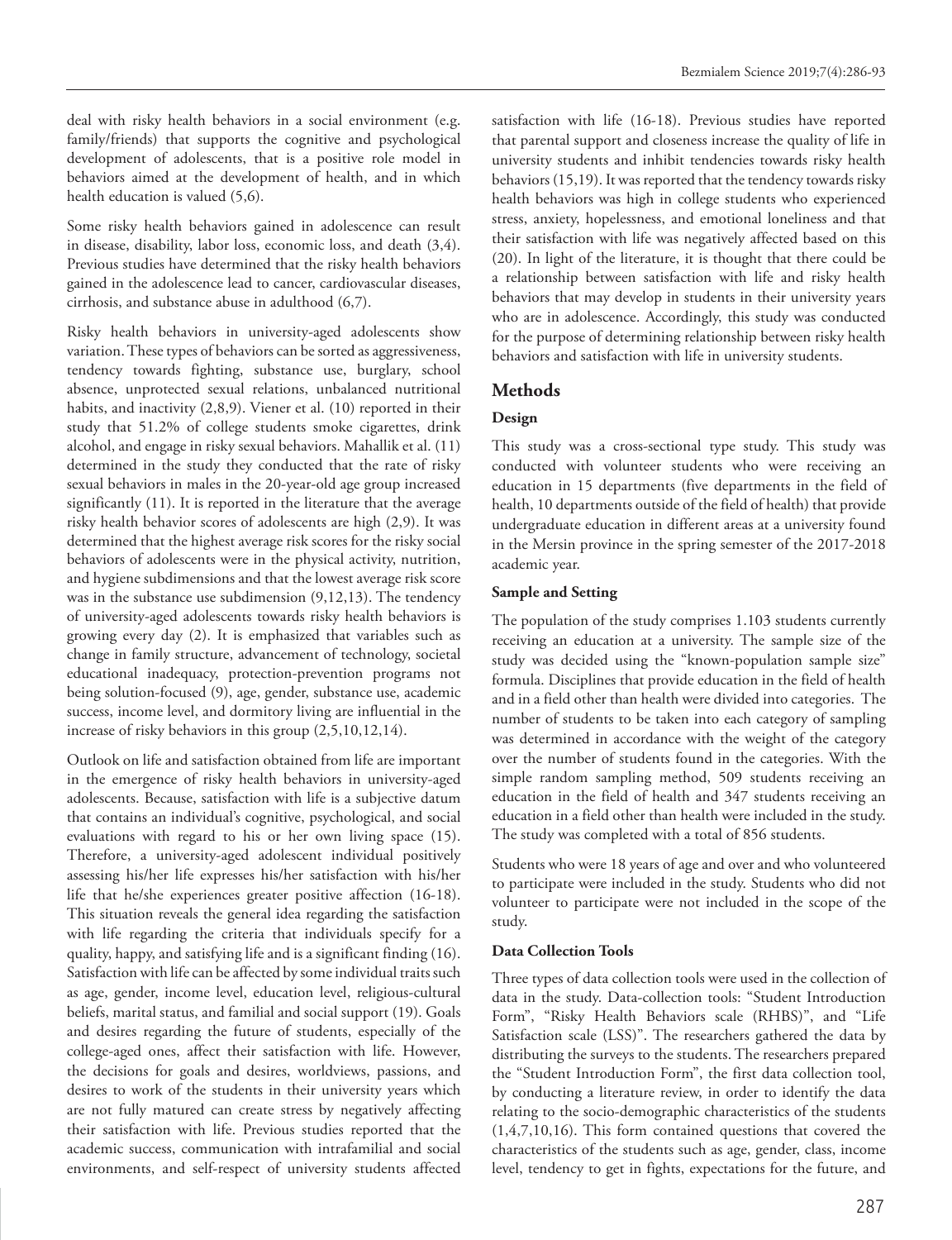loneliness. The second form was the "RHBS". Çimen (21) developed the scale in 2003, and it is used in the determination of risky health behaviors in adolescents. The five-point likerttype scale is composed of 35 items. There are five subdimensions in the scale, including psychosocial, nutrition, physical activity, hygiene and substance use (20,21). The total raw points of the scale are between 34 and 170. The total raw points obtained from the scale are converted from the absolute value to 100, and a point scale between 20 and 100 is obtained. Higher total score obtained from the scale and its subdimensions expresses that the risky health behavior score of the individual is high, and lower total score expresses that the risky health behavior score of the individual is low (21). The Cronbach alpha value of the RHBS is 0.86. The third data collection tool was the "LSS". Diener et al. (22) developed the scale in 1985. The scale aims to identify the satisfaction that individuals in all age groups generally get from life. The original format of the scale is a seven-point likert-type and is composed of five items. The scale is unidimensional. Dağlı and Baysal (23) conducted the validity-reliability study of the scale in our country in 2016 and determined the Cronbach alpha value to be 0.88. In the Turkish adaptation of the scale, Dağlı and Baysal (23) reduced the number of steps to five by specifying that the answer options in the original form with seven steps were not suitable to Turkish culture, and a five-point likert-type scale was obtained. Low scores obtained from the scale (the lowest is 5) indicate low satisfaction with life, and high scores (the highest is 25) indicate high satisfaction with life (23).

#### **Application of the research**

The researchers conducted the study at the start of a class, after receiving permission from the course faculty of the relevant department. The data were collected in approximately 15 minutes.

#### **Ethical Dimension**

Institutional ethics committee approved the study (serial number: 2018/11), and written informed consents were obtained from the students who agreed to participate in the study.

#### **Evaluation of the Data**

The SPSS 22.0 software (SPSS Inc., Chicago, IL, USA) program was used in the analysis of the data. The significance level in the statistical analyses was taken as p<0.05. Frequency, mean, standard deviation, t-test, ANOVA and the Pearson correlation analysis were used in the analyses.

## **Results**

The mean age of the students was 21.5±3.03 years. It was found that the mean of academic grade point average (GPA) of the students was 2.61±0.61 and that the mean of LSS was 16.75±4.57. It was determined that 69.3% of the students who participated in the study were in the age group of ≤21 years, 63.9% were female, and 56.8% had a GPA of 2.51 and above and that the educational status of the mothers (62.4%) and fathers (50.3%) of more than half of the students was at the secondary school or below. While 74.1% of the students were living with

The average RHBS scores for the university students were found to be 58.68±7.53. It was determined that the highest average scores that the students received from the RHBS were in the nutrition  $(69.60 \pm 12.13)$ , hygiene  $(65.88 \pm 9.43)$ , physical activity  $(52.23\pm14.43)$ , and psychosocial  $(48.95\pm10.84)$  subdimensions while the lowest average score was in the substance abuse (28.94±13.94) subdimension.

Table 1 summarizes the comparisons of RHBS, sub-dimension and LSS, sub-dimension outcomes according to some characteristics of university students. It was reported in our study that the mean scores of female students taken from the RHBS, psychosocial, physical activity, hygiene, and substance use subdimensions were significantly lower than the scores of male students, and it was reported that this difference was statistically significant (p<0.001; Table 1). The mean RHBS scores of the students whose GPAs were 2.50 or below were found to be significantly higher than the average scores of students whose GPAs were 2.51 or above, and it was reported that the difference between the two groups was statistically significant (p<0.001). It was determined that the mean scores taken from the subdimensions of RHBS, nutrition, hygiene, and substance use of the group of university students whose parents level of education was secondary education or lower, were higher than the group of students whose parents level of education was high school or higher, and that the difference between the two groups was found to be statistically significant (p<0.001). The mean scores taken from the RHBS, nutrition, hygiene, and substance use subdimensions of the students living with their families were found to be significantly lower than the scores of those living away from their families (e.g. dormitory, friends), and it was reported that this difference was statistically significant (p<0.001). It was determined that mean scores taken from the RHBS, psychosocial, nutrition, hygiene, and substance use subdimensions of the students whose incomes were equal to or greater than their expenses, were lower than those of the students whose incomes were lower than the expenses; and this difference was found to be statistically significant (p<0.001, Table 1). The mean RHBS scores of the college students who expressed that they had no expectations for the future were found in the study to be higher than the average scores of those who expressed that they had expectations for the future, and it was reported that this difference was statistically significant (p<0.001). The mean RHBS scores of the college students who expressed their general health condition as "poor" were found in the study to be considerably higher than the average scores of those who expressed their general health condition as "good", and it was reported that this difference was statistically significant (p<0.001). The mean RHBS scores of the students who expressed their interpersonal communication levels as "good" were found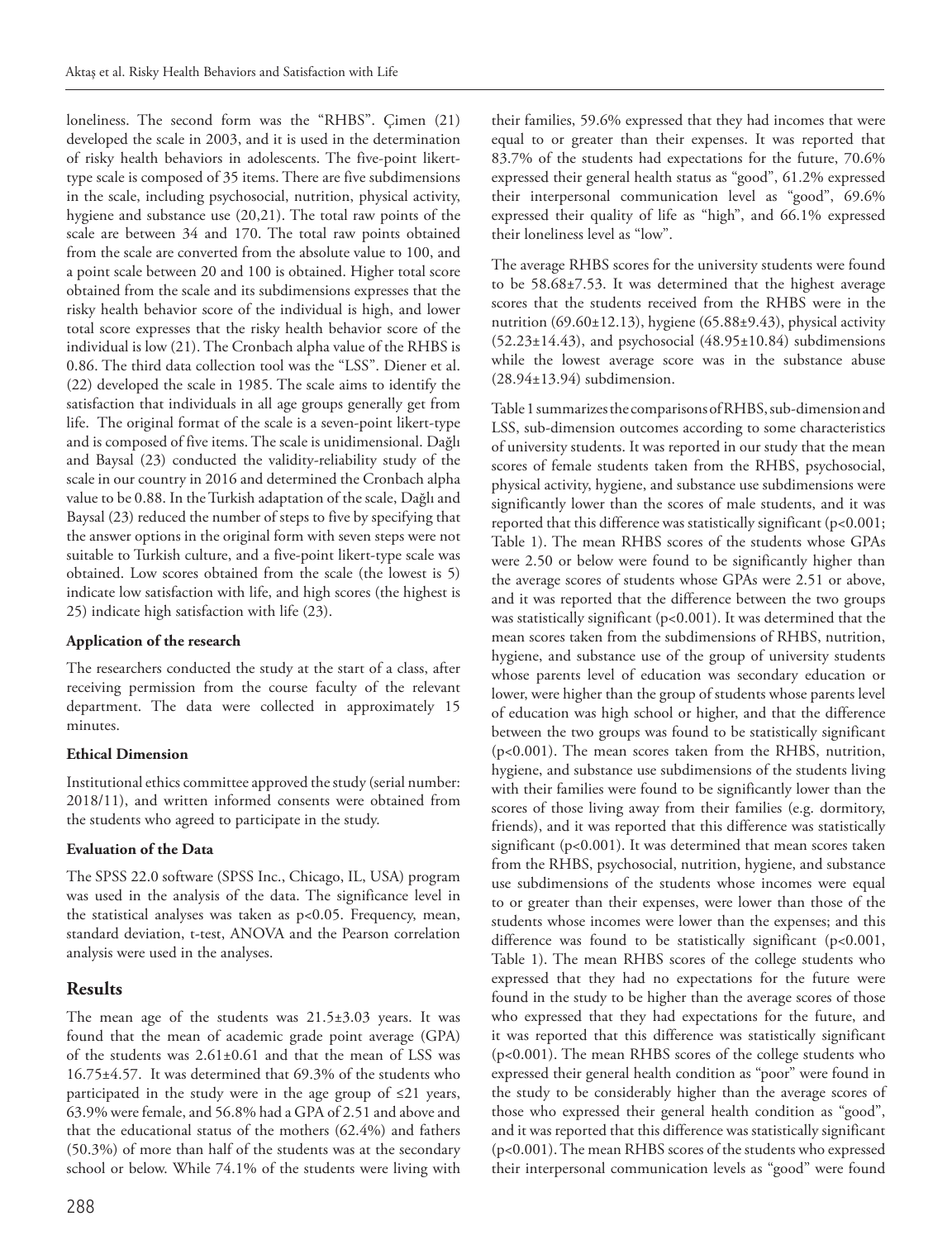in the study to be significantly lower than the average scores of those who expressed their interpersonal communication levels as "poor", and it was reported that this difference was statistically significant (p<0.001).

It was reported in our study that the mean RHBS and subdimension scores were not affected based on the quality of life variable and that there was no statistically significant difference  $(p>0.05)$ .

The mean LSS points of the female students included in the study were higher than the average scores of the male students, and the difference between the two groups was found to be statistically significant (p<0.001, Table 1). It was determined that the mean life satisfaction scores of the students whose GPAs were 2.51 or above were considerably higher than the mean scores of students whose GPAs were 2.50 or below, and it was reported that the difference between the two groups was statistically significant (p<0.001). The mean life satisfaction scores were higher for the students who lived together with their families, whose incomes were equal to or greater than their expenses, and who had

expectations for the future than for those who lived away from their families, whose incomes were less than their expenses, and who had no expectations for the future, respectively; and this difference was found to be statistically significant (p<0.001, Table 1). The mean life satisfaction scores of the students who expressed their general health status and levels of interpersonal communication as "good" were higher than the students who expressed their general health status and levels of interpersonal communication as "poor", and it was determined that this difference was statistically significant (p<0.001). The average life satisfaction scores of students with a "high" quality of life were found to be significantly higher than the scores of those with a "low" quality of life, and it was determined that the difference between the groups was statistically significant (p<0.001). The average life satisfaction scores of students with "low" levels of loneliness were significantly higher than the scores of those with "high" levels of loneliness, and it was determined that the difference between the groups was statistically significant  $(p<0.001)$ .

Table 1. Comparisons of RHBS-subdimension and LSS- subdimension outcomes according to some characteristics of university students (n=856)

| Characteristics                                                  | n (%)      | Psycho-social Nutrition |             | Physical<br>activity | Hygiene          | Substance use     | RHBS             | <b>LSS</b>       |  |
|------------------------------------------------------------------|------------|-------------------------|-------------|----------------------|------------------|-------------------|------------------|------------------|--|
| Gender                                                           |            |                         |             |                      |                  |                   |                  |                  |  |
| Female                                                           | 547 (63.9) | $46.27 \pm 8.99$        | 67.31±12.00 | 50.02±13.69          | 62.99±7.52       | 25.93±12.17       | $57.12 \pm 6.35$ | 18.01±4.44       |  |
| Male                                                             | 309 (36.1) | 53.69±12.15             | 70.10±12.36 | 56.14±14.90          | 66.90±11.85      | 34.27±15.23       | $61.43 \pm 8.60$ | 16.29±4.77       |  |
| p                                                                |            | 0.001                   | 0.359       | 0.001                | 0.001            | 0.001             | 0.001            | 0.001            |  |
| <b>Education status of mother</b>                                |            |                         |             |                      |                  |                   |                  |                  |  |
| Secondary school<br>and below                                    | 534 (62.4) | 48.06±10.61             | 72.96±11.90 | 51.38±14.26          | 64.42±9.60       | 33.13±12.46       | $60.53 \pm 7.29$ | 16.59±4.63       |  |
| High school and<br>above                                         | 322 (37.6) | 48.42±11.09             | 67.31±12.05 | 53.63±14.62          | 61.97±9.08       | $26.61 \pm 14.85$ | $57.57 \pm 7.53$ | 17.00±4.45       |  |
| p                                                                |            | 0.272                   | 0.001       | 0.069                | 0.019            | 0.001             | 0.001            | 0.200            |  |
| <b>Education status of father</b>                                |            |                         |             |                      |                  |                   |                  |                  |  |
| Secondary school<br>and below.                                   | 431 (50.3) | 48.63±11.19             | 70.62±11.51 | 51.33±14.15          | 67.04±8.67       | 30.20±13.70       | 59.73±7.25       | 16.72±4.69       |  |
| High School and<br>above                                         | 425 (49.7) | 49.17±10.48             | 68.59±12.67 | 53.14±14.67          | 64.73±10.12      | 27.72±13.97       | 56.63±7.69       | $16.77 \pm 4.55$ |  |
| P                                                                |            | 0.389                   | 0.017       | 0.067                | 0.009            | 0.001             | 0.001            | 0.872            |  |
| Who they live with                                               |            |                         |             |                      |                  |                   |                  |                  |  |
| Family                                                           | 635 (74.1) | 49.08±10.66             | 65.01±11.24 | 52.49±14.16          | 64.45±9.71       | 27.76±13.25       | 57.05±7.33       | 17.10±4.57       |  |
| Away from the<br>family (dorm,<br>friend etc.)                   | 221(25.9)  | 48.57±11.37             | 71.54±13.62 | 51.47±14.36          | $67.21 \pm 8.37$ | 32.36±15.27       | 59.60±7.99       | 15.74±4.42       |  |
| p                                                                |            | 0.542                   | 0.001       | 0.365                | 0.003            | 0.001             | 0.013            | 0.001            |  |
| <b>Income Level</b>                                              |            |                         |             |                      |                  |                   |                  |                  |  |
| Equal to or<br>greater                                           | 511 (59.6) | 48.71±10.56             | 64.86±11.97 | $50.32 \pm 14.32$    | 60.16±9.34       | 28.53±13.75       | 52.67±7.39       | 16.86±4.48       |  |
| Equal to less                                                    | 345 (40.4) | 53.24±14.56             | 69.80±14.11 | 51.60±16.31          | 66.77±7.50       | 36.44±15.30       | 58.84±9.73       | 14.64±5.52       |  |
| $\overline{p}$                                                   |            | 0.001                   | 0.001       | 0.436                | 0.001            | 0.001             | 0.001            | 0.001            |  |
| RHBS: Risky Health Behaviors scale, LSS: Life Satisfaction scale |            |                         |             |                      |                  |                   |                  |                  |  |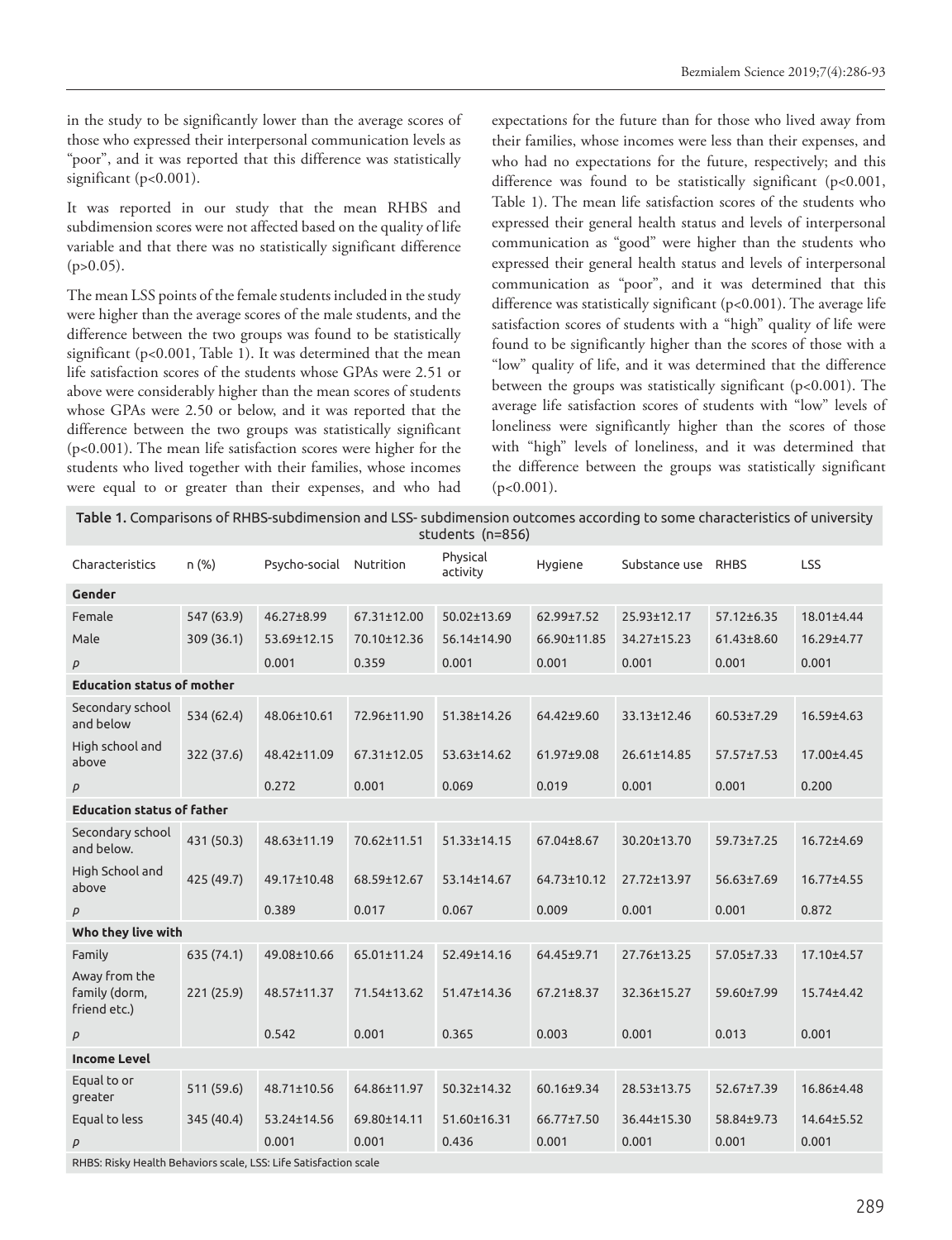| <b>Table 2.</b> The correlation between the mean scores of RHBS<br>and LSS of students |                  |  |  |  |  |  |
|----------------------------------------------------------------------------------------|------------------|--|--|--|--|--|
| <b>RHBS</b>                                                                            | <b>Total LSS</b> |  |  |  |  |  |
|                                                                                        | $r = -0.586$     |  |  |  |  |  |
| Psycho-social                                                                          | $p=0.001$        |  |  |  |  |  |
| Nutrition                                                                              | $r = -0.485$     |  |  |  |  |  |
|                                                                                        | $p=0.001$        |  |  |  |  |  |
| Physical activity                                                                      | $r = 0.191$      |  |  |  |  |  |
|                                                                                        | $p=0.794$        |  |  |  |  |  |
| Hygiene                                                                                | $r = 0.208$      |  |  |  |  |  |
|                                                                                        | $p=0.152$        |  |  |  |  |  |
| Substance use                                                                          | $r = 0.102$      |  |  |  |  |  |
|                                                                                        | $p=0.631$        |  |  |  |  |  |
|                                                                                        | $r = -0.603$     |  |  |  |  |  |
| <b>Total RHBS</b>                                                                      | $p=0.001$        |  |  |  |  |  |
|                                                                                        |                  |  |  |  |  |  |

r: Correlation coefficient, RHBS: Risky Health Behaviors scale, LSS: Life Satisfaction scale

Table 2 provides the correlation between the risky health behaviors and satisfaction with life of the students. Highly negative and moderate correlations were found between the average life satisfaction score and the mean scores in the RHBS, psychosocial and nutritional subdimensions, respectively, for the students. This correlation was statistically significant (r=-0.603, p=0.001; r=-0.586, p=0.001; r=-0.485, p=0.001). Based on this, as the average RHBS psychosocial and nutrition subdimension scores of the students increased, their satisfaction with life decreased.

#### **Discussion**

The personal, developmental, and social changes and progressions of students in their college years can lead to stress, and these stress factors that students experience can lead to risky health behaviors that endanger their lives in many areas and can decrease satisfaction with life (2). The average risky health behaviors scores of the students were found to be high and the average life satisfaction scores were found to be moderate in our study. In the studies that Muslu and Aygün (9) and Kalkım and Toraman Uysal (24) conducted, the average risky health behavior scores of university students were found to be high. Özgür et al. (19) found in the study they conducted that the satisfaction with life of students living in dormitories was considerably lower compared with students who live at home. The pressure of societal gender molds the shaping of the identity of students, dilemmas and conflicts experienced within family-peer groups, and individual independence and responsibility in college years can increase the inclination to risky health behaviors (4,5). It was determined in the study that for risky health behaviors, university students received the highest average scores from the nutrition and hygiene subdimensions and the lowest average scores from the substance use subdimension. Previous studies have found that risky behaviors relating to nutrition and hygiene

are considerably higher among university students (12,24,25). Change in nutritional behaviors based on changes in lifestyle, inadequacies in social and environmental surroundings (e.g. dormitory environment), body image, and the inability to provide the care necessary for cleanliness and outer appearance increases risk in the nutrition and hygiene subdimensions in university students. The scores of the substance use subdimension were found to be low in our study. However, it is reported in the literature that college students can easily access substances like cigarettes, alcohol, and narcotics and that their substance use subdimension scores were high (2,4,26). Risky health behaviors such as driving while intoxicated, tendency to engage in fights, and smoking cigarettes increase the possibility of disease and injury in adolescent students. This is why, although the average substance use score is low, it should be handled with care.

The average RHBS, psychosocial, physical activity, hygiene, and substance use scores of the male students was found to be higher than the average scores for the female students. As per the societal gender roles in traditionally patriarchal societies, males move more freely and independently. This situation can lead males more easily to attaining harmful substances like cigarettes and alcohol, driving while intoxicated, carrying sharp objectsweapons, and getting injured (13,14). Previous studies have reported that 65% of males have drank alcohol at least once, 7% have a substance addiction, and 10-30% tend to engage in fights (10,11). The tendencies towards risky health behaviors in females are fewer relative to males. Females being raised as individuals responsible for housework, who look after children, who are affectionate, submissive, calm, and dependent on their spouse can partially decrease the tendency towards risky health behaviors (3). Previous studies have reported that males have habits of spending time on the computer and watching television more than females and that this situation increases sedentary living and inclination to obesity (1,4). Adolescent females who are receiving a university education providing more importance to cleanliness, outer appearance, and body image relative to males lowers their risk scores in the physical activity and hygiene subdimensions (10,25). The results of our study are consistent with the literature.

It was determined in our study that the inclination of students whose GPA was 2.50 or below towards risky health behaviors was higher than the average scores of those whose GPA was 2.51 or above. The rate of development of risky health behaviors of students who have low academic success and irregular class attendance and who drop out of school is high (5,10,14). Along with this, antisocial behavior disorders and insufficient social environment support in university students can increase school drop outs, failure in classes, and can lead to an inclination to risky health behaviors (2,26). This is why the low academic success of university students can increase inclination to risky health behaviors.

It was found in our study that the average RHBS, nutrition, hygiene, and substance use scores of students whose parents' level of education was secondary education or below were higher than the students whose parents' education level was high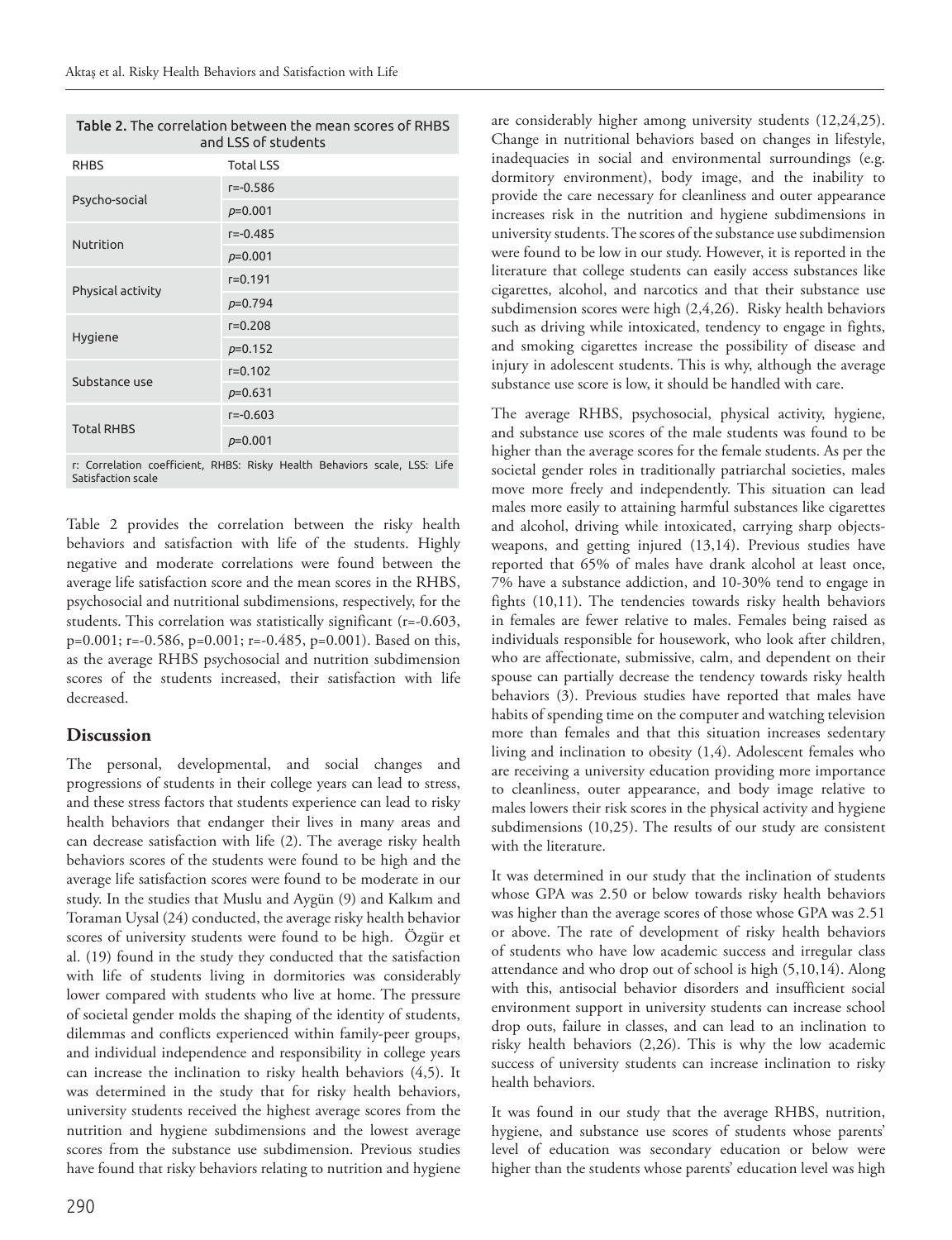school or above. A previous study reported that, as the parents' educational level decreased, awareness and recognition of risky health behaviors diminished, effective communications and expectations between the parents and adolescents could not be ensured, and deficiencies emerged in taking protective measures against risks (6). The results of our study are consistent with the literature. The educational level of parents being high will result in increase in opportunities provided to university students, provision of parental support, and provision of psychosocial support in the necessary conditions by consciously using current opportunities and decrease in the disposition to risky behaviors.

The average scores takenfrom the RHBS, nutrition, hygiene, and substance use subdimensions of the students living with their families were found to be significantly lower than the scores of those living away from their families (e.g. dormitory, friends). Living away from family, having more unfavorable physical opportunities (living in small, crowded environments), encountering the limitations that the operation of shared living spaces brings (inadequacies on the topic of nutrition and hygiene), and experiencing communication problems with the students with whom they live together can trigger predispositions to risky health behaviors in students (3). It was reported that students who received love, interest, and support from their families and who established effective and healthy communication found more effective solutions to the problems (3,20). Especially parental support carries considerable importance in terms of preventing behaviors aimed at substance use and crime in college-aged adolescents. This is why positive support, interest, understanding, and love provided from the family and social environment can inhibit tendency towards risky health behaviors that may develop in students.

In university-aged adolescents with low incomes, unhealthy living conditions relative to those with higher incomes (nutrition, housing, hygiene), deprioritizing health (economic insufficiency and lack of awareness), and being excessively exposed to psychosocial stress factors can increase the predisposition to risky health behaviors (1,14). The average scores taken from the RHBS, psychosocial, nutrition, hygiene, and substance use subdimensions of the students whose incomes were equal to or greater than their expenses were found to be significantly lower than the scores of those whose incomes were less than their expenses. The results of our study are consistent with the literature. On the other hand, it is a notable, significant finding in previous studies that the sedentary living, substance use, and consumption of ready-made foods are much more in students with greater income levels (4,7,11). Income level is a significant variable that affects inclination towards risky health behaviors in university students.

The average risky health behavior scores of the students whose general health condition and interpersonal communication level were "good" and who had expectations for the future were low in our study. Previous studies report that the health status that adolescents perceive, having positive communication with the people they take as role models (e.g. parents, teachers), the inherent support and proximity of their role models, and positive

peer relationships far from being pretentious prevent risky health behaviors (1,3,15). Therefore, it is thought that the tendencies towards risky health behaviors may be less in students who positively assess their general perceptions of health, asset goals and expectations on the road to gain knowledge, skill and to have a profession in the university process, and can establish healthy communication in their social environment.

It was determined in our study that satisfaction with life was higher in female students who had high grade point averages, lived with their families, whose incomes were equal to or greater than their expenses, who had expectations for the future, and whose general health status and interpersonal communication level were good. It was reported in previous studies that gender, sociol economic and cultural level, parental behaviors, satisfaction with academic life, getting adequate support from friends and family, having a positive outlook for the future, and subjective status of wellbeing affect satisfaction with life (15-17,19,20). The results of our study are consistent with the literature.

Loneliness finds its foundation from inadequate social relationships and low levels of satisfaction obtained from these relationships (27). Feelings of loneliness carry great importance for students in their college years and can lead to decrease in selfrespect, inadequate social skills, anxiety, substance abuse, obesity, and suicide attempts in university students (20,23). Loneliness and a person's degree of satisfaction with life are directly related to each other. In university students with a high satisfaction with life; loneliness, anxiety, and depression levels were found to be low, and self-respect, level of hope, and academic success were found to be high (27,28). It was determined in our study that the satisfaction with life was low in students who had low level of loneliness. The results of our study are consistent with the literature.

It was also reported in the study that satisfaction with life was high in students with high quality of life. Quality of life includes the relationship with the environment, interactions, and beliefs of people (16). Satisfaction with life is a cognitive assessment that includes quality of life (18). Quality of life and satisfaction with life are in a positive relationship with each other, and, just as in every age group, carry great importance in college. Özgür et al. (19) reported in their study that students with high quality of life had high satisfaction with life. The conclusion of that study shows analogy with the results of our study. Based on the results obtained, it is seen that satisfaction with life increases as quality of life increases.

Highly negative and moderate correlations were found in our study between life satisfaction and the RHBS psychosocial and nutritional subdimensions, respectively, in the students. It was determined that as the risky health behaviors of students increased, their satisfaction with life decreased. Living in a social environment suitable to insight inadequacy in college years (feelings of insignificance and helplessness, depression, aggression, nutrition-housing problems, etc.) can lead students gain risky behaviors (25,26). Therefore, students unable to sufficiently meet their physical, social, and mental needs and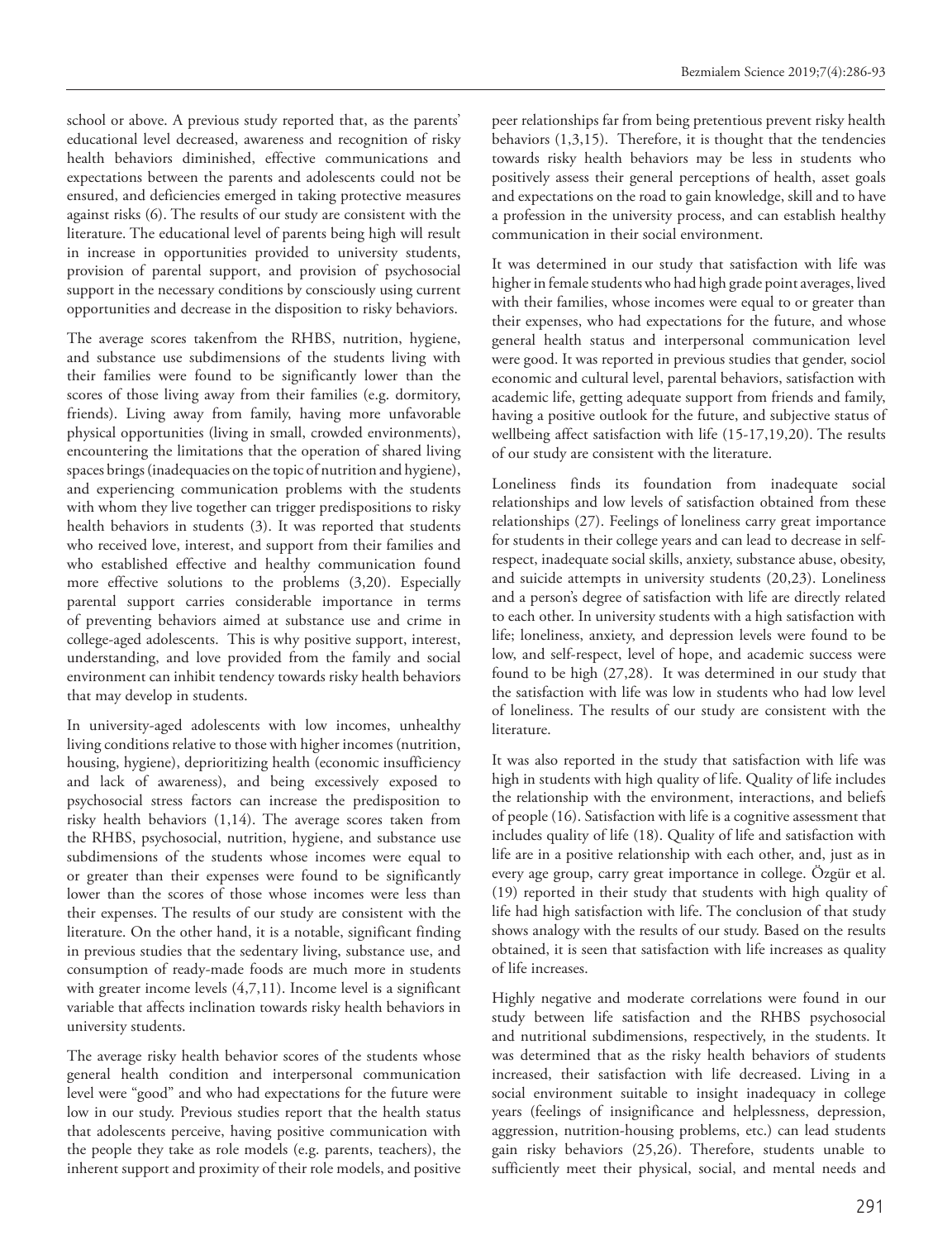experiencing helplessness in the solution of their problems, will have increased risky behaviors while significantly decreased satisfaction with life.

## **Conclusion**

The mean risky health behaviors scores of students in our study were found to be high, and their mean satisfaction with life scores were found to be moderate. Negative good and moderate correlations were found between life satisfaction and the RHBS psychosocial and nutritional subdimensions, respectively, in the students. It was determined that as the mean total RHBS, psychosocial and nutrition sub-dimension scores of the students increased, their satisfaction with life decreased. The mean risky health behavior scores were high and mean life satisfaction scores were low in male students whose GPAs were 2.51 or below, whose parents' education level was secondary education or below, who lived away from their family (e.g. dormitory), whose incomes were less than their expenses, and whose general health status and interpersonal relationship level were "poor". Satisfaction with life was found to be low in students who had "low" quality of life and "high" level of loneliness.

For the prevention of risky health behaviors and increasing the satisfaction with life in students receiving an education at a university; psychosocial educational programs should be organized (sexuality should be considered); effective social support and communication should be strengthened by providing family, academic advising, and student collaboration; and activities should be provided aimed at gaining health life skills (athletic activities, volunteering at aid associations, etc.). The implementation of all these activities aimed at student participation will prevent risky health behaviors and increase satisfaction with life by contributing to the cognitive evaluation of individuals with regard to them being satisfied with their own lives.

#### **Ethic**

**Ethics Committee Approval:** This study was approved by the Ethics Committee of Çankırı University (serial number: 2018/11).

**Informed Consent:** Written consent was obtained from the students who agreed to participate in the study.

**Peer-review:** Externally peer-reviewed.

#### **Authorship Contributions**

Concept: D.A., D.P.K., F.B.Ö., Design: D.A., D.P.K., F.B.Ö., Data Collection or Processing: D.A., D.P.K., F.B.Ö., Analysis or Interpretation: D.A., D.P.K., F.B.Ö., Literature Search: D.A., D.P.K., F.B.Ö., Writing: D.A., D.P.K., F.B.Ö.

**Conflict of Interest:** The authors declare that they have no conflict of interests.

**Financial Disclosure:** The authors declared that this study received no financial support.

#### **References**

- 1. Fırat S, Yoldaşcan E, Çot DA, Dağlıoğlu N, Gülmen MK. Üniversite öğrencilerinde risk alma davranışları ve etkileyen faktörlerin incelenmesi. Adli Tıp Bülteni 2016;21:172-6.
- 2. Dalkılıç A, Yılmaz H, Unlu A, Evcin U, Prajapati P, Pumariega AJ. Risk factors for suicidal ideation among high school students in İstanbul. Adolescent Psychiatry 2013;3:102-13.
- 3. Esen Kıran B. Akran baskısı, akademik başarı ve yaş değişkenlerine göre lise öğrencilerinin risk alma davranışının yordanması. Hacettepe Üniversitesi Eğitim Fakültesi Dergisi 2003;24:79-85.
- 4. Erel Ö, Gölge ZB. Üniversite öğrencilerinde riskli davranışlar ile çocukluk çağı istismar, dürtüsellik ve riskli davranışlar arasındaki ilişki. Anadolu Psikiyatri Dergisi 2015;16:189-97.
- 5. Oshri A, Tumban JG, Burnette ML. Childhood Maltreatment Histories, Alcohol and Other Drug Use Symptoms and Sexual Risk Behavior in a Treatment Sample of Adolescents. Am J Public Health 2012;102:250-7.
- 6. Çamur D, Üner S, Çilingiroğlu N, Özcebe H. Bir üniversitenin bazı fakülte ve yüksek okullarında okuyan gençlerde bazı risk alma davranışları. Toplum Hekimliği Bülteni 2007;26:32-8.
- 7. Kürtüncü M, Uzun M, Ayoğlu NF. Ergen eğitim programının riskli sağlık davranışları ve sağlık algısına etkisi. Journal of Higher Education and Science 2015;5:187-95.
- 8. Gençtanırım D. Riskli davranışlar ölçeği üniversite formu: geçerlik ve güvenirlik çalışmaları. Journal of Measurement and Evaluation in Education and Psychology 2014;5:24-34.
- 9. Muslu KG, Aygün Ö. Ergenlerin riskli sağlık davranışlarının ve etkileyen faktörlerin belirlenmesi. DEUHFED 2017;10:242-50.
- 10. Viener RM, Ozer EM, Denny S, Marmot M, Resnick M, Fatusi A. Adolescence and the social determinants of health. Lancet 2012;379:1641-52.
- 11. Mahalik JR, Levine CR, McPherran LC, Doyle LA, Markowitz AJ, Jaffee SR. Changes in health risk behaviors for males and females from early adolescence through early adulthood. Health Psychology 2013;32:685-94.
- 12. Tümer A, Selen Şahin S. Ergenlerin riskli sağlık davranışları. Sağlık ve Toplum 2011;21:32-8.
- 13. Dabak Ş, Sünter AT, Canbaz S, Pekşen Y. Risky behavior prevalence among Ondokuz Mayıs University students. Türkiye Klinikleri Tıp Bilimleri Dergisi 2010;30:838-46.
- 14. Birthrong A, Latzman RD. Aspects of impulsivity are differentially associated with risky sexual behaviors. Personality and Individual Differences 2014;57:8-13.
- 15. Dost MT. Üniversite öğrencilerinin yaşam doyumunun bazı değişkenlere göre incelenmesi. Pamukkale Üniversitesi Eğitim Fakültesi Dergisi 2007;22:132-42.
- 16. Civitci A. Üniversite öğrencilerinde genel yaşam doyumu ve psikolojik ihtiyaçlar arasındaki ilişkiler. Ç.Ü. Sosyal Bilimler Enstitüsü Dergisi 2012;21:321-36.
- 17. Yıkılmaz M, Güdül MD. Üniversite öğrencilerinde yaşamda anlam, bilinçli farkındalık, algılanan sosyoekonomik düzey ve yaşam doyumu arasındaki ilişkiler. Ege Journal of Education 2015;16: 297-315.